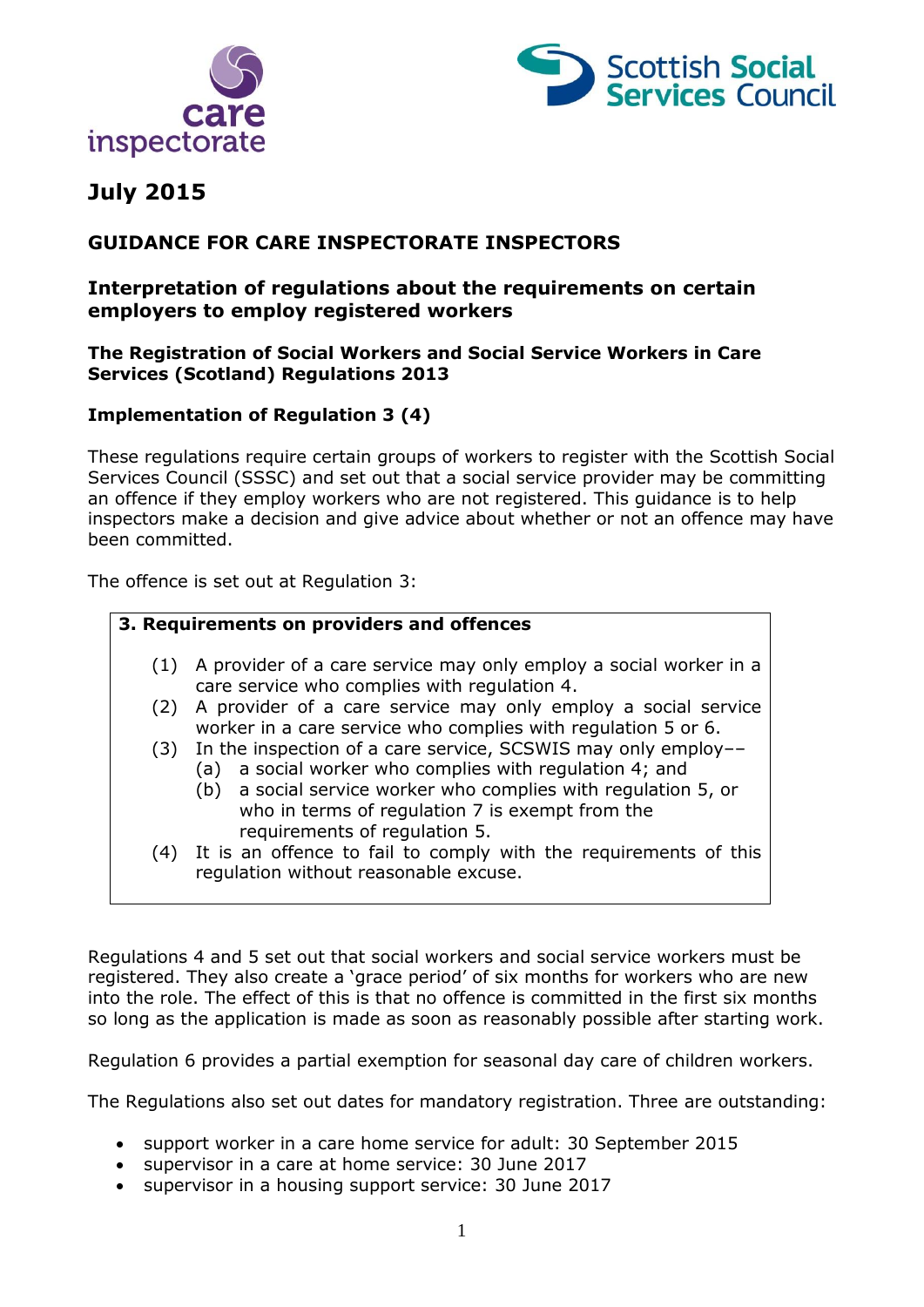



The SSSC set earlier deadlines for receipt of applications to guarantee registration by the required date.

The regulations state that it is an offence to employ an unregistered worker beyond the mandatory registration date unless the provider has a reasonable excuse. 'Reasonable excuse' is not defined. Decisions about what a 'reasonable excuse' need to be clearly understood and then consistently applied by the Care Inspectorate.

Each case must to be considered on its own merits but here are some examples of a 'reasonable excuse'.

## **1. SSSC investigations about an applicant resulting in a delayed decision**

The SSSC investigates an application and does not reach a decision within the six month 'grace period' but only where:

- the worker has submitted a complete application as soon as reasonably practicable after starting in the role
- the relevant provider has not delayed in providing the SSSC with information about the worker.

Note: The SSSC aim to process applications within 60 days of the date they are received. Delays occur if the application is not complete or the supporting documentation is not supplied. If the SSSC holds information about the applicant or if certain criminal/disciplinary matters have been declared the case will be investigated by the Fitness to Practise Department. It is not possible to say how long these processes may take to complete. SSSC officers may decide to register or offer registration with a condition. If the offer of the conditional registration is not accepted or officers consider that the application should be refused, the case will be heard by a Registration Sub-committee and cases in this category will take longer.

#### **2. Secondments and acting-up periods**

Where a secondment is for a fixed term which overruns the six months period, it may be unrealistic for the secondee to move to another part of the SSSC Register or achieve initial registration for their temporary post for a very short period of time.

An employer may temporarily promote a worker to cover sickness or absence of another employee but may not know at that time whether the period will extend beyond six months. The employer may not be able to determine when the absent employee will return to work which means they may have to extend the temporary arrangement.

It should be noted that there is no fee to move to another part of the SSSC Register if a fee has been paid in the last 6 months and the application is likely to be processed by the SSSC relatively quickly. The inspector would need to consider if a provider was routinely extending secondments to avoid the need for registration.